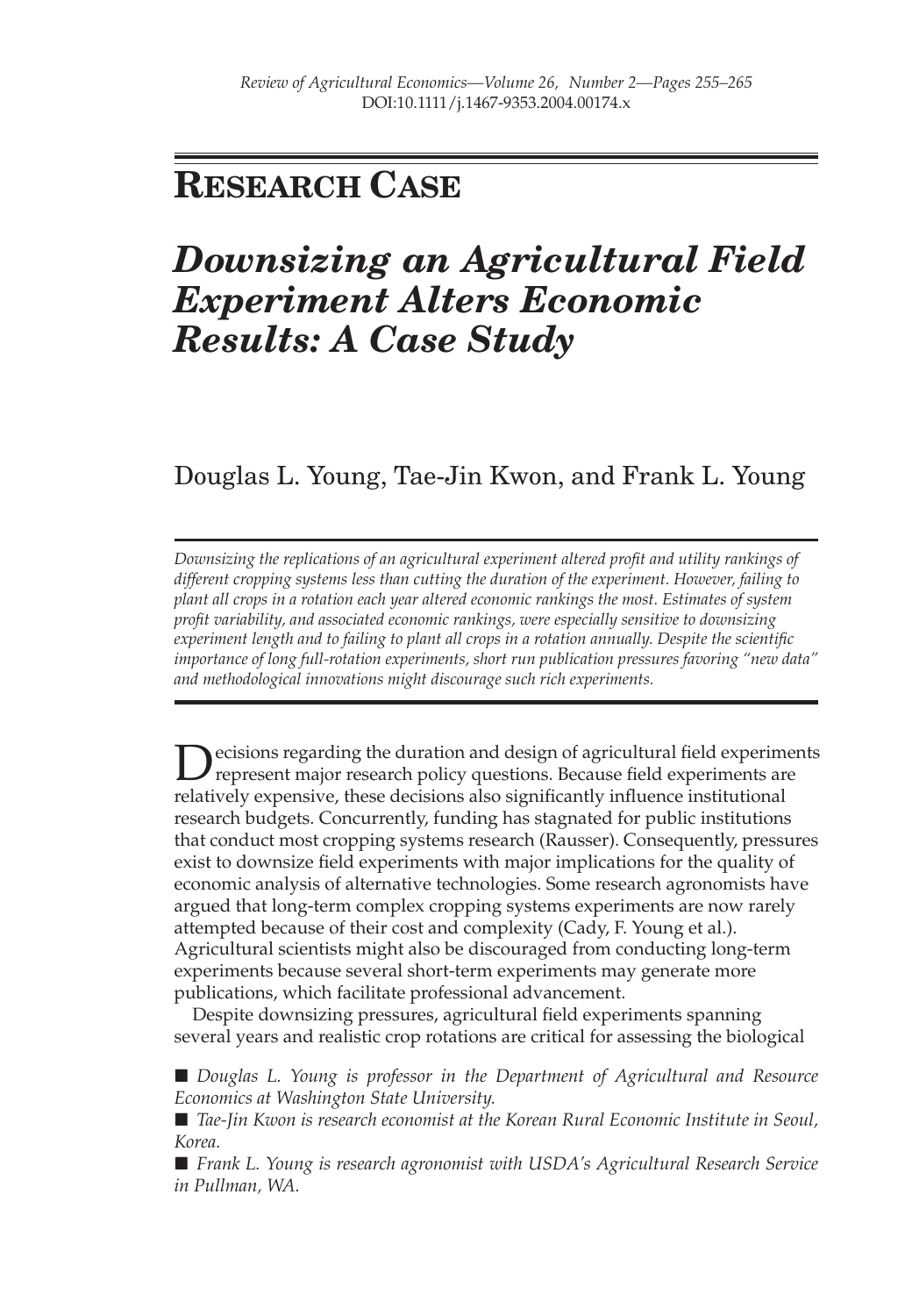sustainability of new agricultural systems, identifying their environmental consequences, and measuring the expected level and variability of profit (Army and Kemper). Long-term field experiments play an essential role in understanding the complex interactions of plants, soils, pests, climate, and management (Frye and Thomas, Smith et al., Wei et al.). Field experiments are also critical in validating computer models of crop growth and environmental processes. A recent example requiring long-term experiments relates to the biological and economic sustainability of no-till farming in new regions (Zentner et al., Dhuyvetter et al.). Agronomists have observed that the conversion to no-till involves a transition over time in soil structure, weed populations, soil moisture, and yields (Tracy et al., Clements et al., Needlemen et al.). Similarly, environmental assessments of nitrogen leaching, resistance in weed populations, and vulnerability to soil erosion all require multiyear testing of new cropping systems.

The selection of cropping systems and technologies based on the expected value, variance, and sometimes higher moments of the profit distributions of cropping systems has been a staple product of agricultural economics research for decades (Anderson, Dillon, and Hardaker; Barry; Lybecker, Schweizer, and King; Hardaker, Huirne, and Anderson). While researchers have used a variety of field experiment, aggregate time series, and simulated data to estimate variance-covariance structures for candidates for optimal portfolios, less attention appears to have been devoted to the optimal length and design of field experiments to supply such data.

On the other hand, a rich literature exists on the design and size of experiments to optimize the statistical efficiency of detecting treatment differences, heritability of traits, and other biological factors (Hoshmand). However, this literature has focused primarily on the number of replications and size of plots within a year. For example, Gauch and Zobel provide tables specifying the number of replications that optimizes selection of genotypes with the highest true yields. There is also a rich literature on deriving variability measures from sparse time series data and on appropriate statistical procedures for analyzing combined cross-sectional and time-series experimental data (Anderson, Dillon and Anderson).

Unfortunately, most of the statistical literature on optimal plot size and number of replications within a year does not relate to how weather affects estimates of expected profit and variability of profit over time. However, these issues are of central interest to farmers and agricultural economists. The purpose of this case study is to demonstrate how downsizing a long-term experiment in southeastern Washington state would have affected economic preference rankings of dryland cropping systems under different levels of risk aversion. Specifically, this study will examine the consequences of reducing the duration from six to three*,* cutting the number of replications from four to two, and reducing from all crops in a three-crop rotation each year to just one crop. Economic rankings obtained from the downsized experiments are statistically compared with those of the full-sized experiment. Research policy implications of the results are discussed.

This study draws from and extends an earlier analysis of the data, which focused primarily on agronomic and statistical efficiency consequences of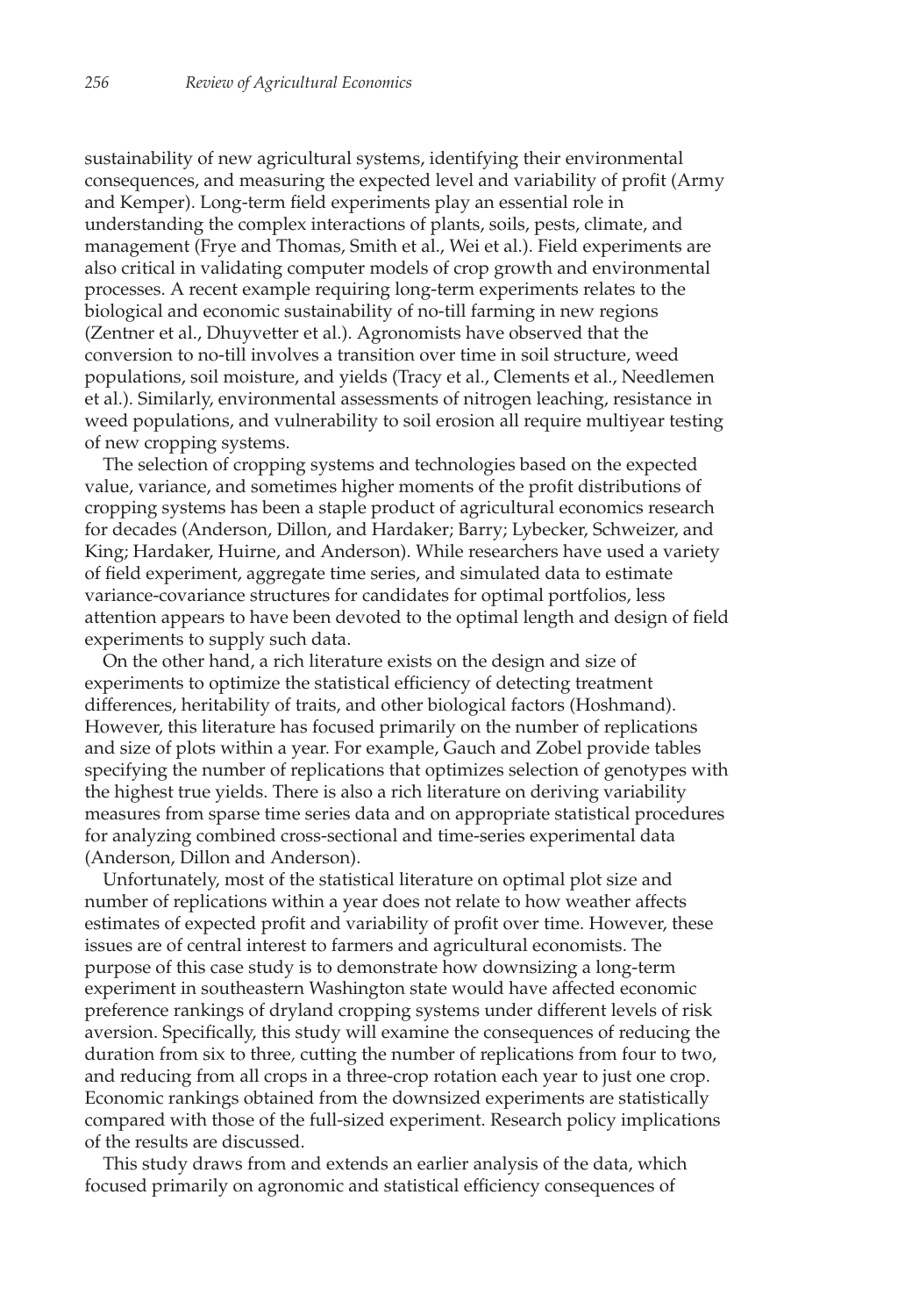downsizing, with some partial risk neutral economic results (Wei et al.). The current study focuses on consequences of experiment downsizing on economic results, explores some new downsizing scenarios, adds the influence of risk aversion, and provides a discussion of implications for research planners and users.

Readers interested in a discussion of a broader set of statistical design and economic interpretation issues, beyond the specific issues in this case study, are referred to the seminal work by Hoffnar and Johnson and useful review and references in Dillon and Anderson.

### **Data**

The six-year cropping systems experiment was located in a dryland wheat-growing region in southeastern Washington state. Annual precipitation averaged 18.1 and 21.4 inches in the first three and second three years of the experiment. Detailed field procedures, biological data, and economic feasibility assessments are documented in Boerboom et al. and Young, Kwon, and Young.

The experiment was a randomized complete block design with four replications. The twelve cropping systems compared in the experiment represented all combinations of two crop rotations, two tillage systems, and three weed management levels. The two three-year crop rotations were winter wheat (ww)–winter wheat (ww)–spring wheat (sw) and winter wheat (ww)–spring barley (sb)–spring pea (sp). The tillage systems were conservation (Cons) and conventional (Conv). The weed management levels were minimum (Min), moderate (Mod), and maximum (Max).

Each cropping system was based on seventy-two plot observations: three rotational crops per year  $\times$  one tillage  $\times$  one weed management level  $\times$  four replications  $\times$  six years. The complete experiment with 864 observations is assumed to represent the standard against which all downsized experiments are compared. While the six-year data set is more complete in terms of varying weather and number of spatial replications than the downsized experiments, it does not supply perfect estimates of long-term average crop yields or net returns. However, it contains a larger sample size over space and time than many experiments and it is the best available standard for the current case study.

For analysis on an acre unit basis, a cropping system was assumed to have one-third acre in each rotational crop annually; for example, one-third acre each winter wheat, barley, and peas for a ww–sb–sp rotation. This is realistic because farmers in the region typically allocate land equally to rotated crops each year. This practice smoothes seasonal labor and machinery demands and captures the annual risk reducing effect of diversification*.*

The first set of downsized experiments was obtained by reducing the duration from six to three years, namely Years 1, 2, 3; Years 2, 3, 4; Years 3, 4, 5; and Years 4, 5, 6. Each of these downsized experiments includes 432 observations or thirty-six per system. The second set of downsized experiments was formed from all possible combinations of two of the four replications (i.e., Reps. 1, 2; Reps 1, 3; Reps 1, 4; Reps 2, 3; Reps 2, 4; and Reps 3, 4). These downsized experiments include 432 observations or thirty-six per system. Reducing the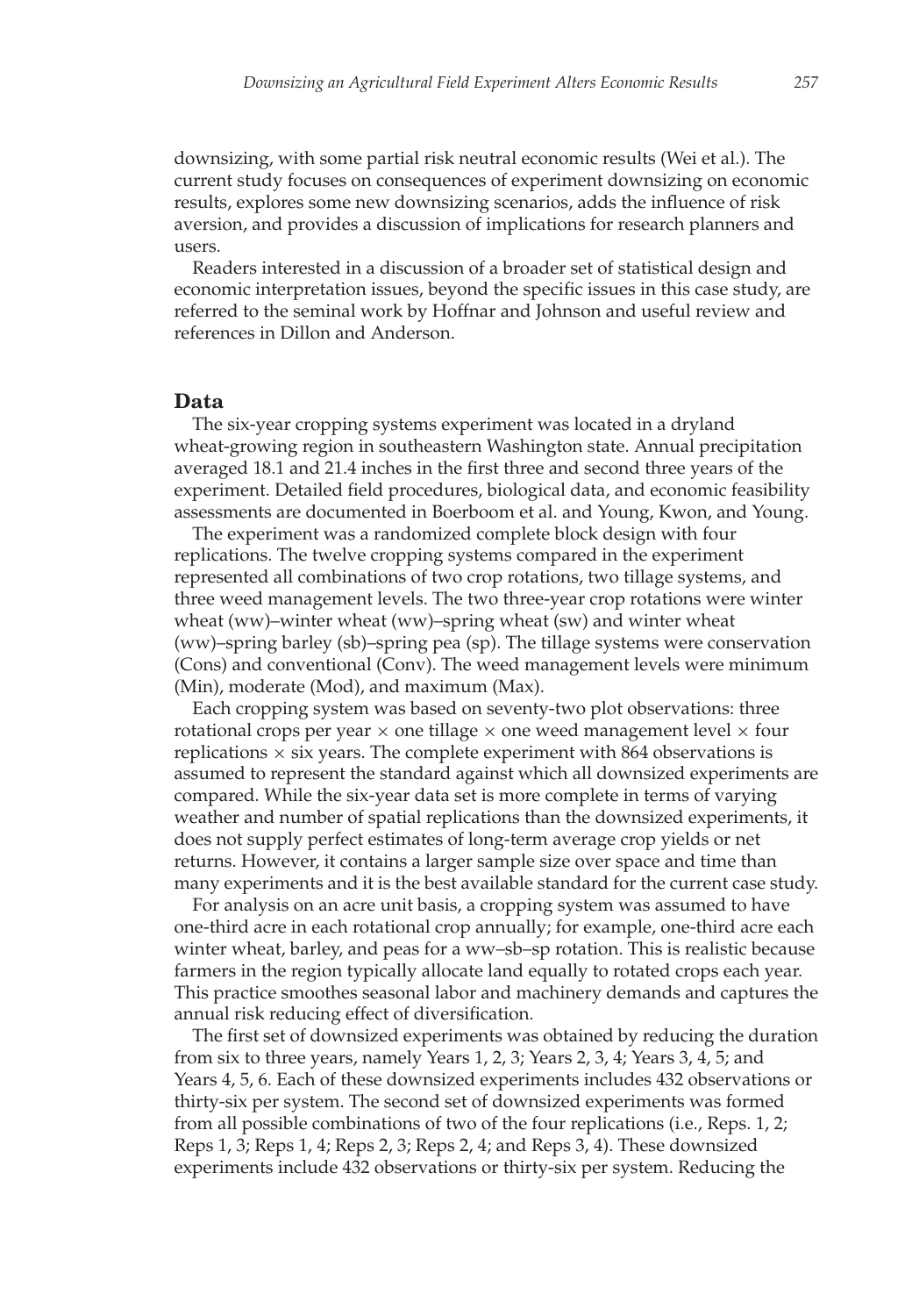experiment so that only one crop in each three-year rotation is grown each year yields a third set of three downsized experiments (Wei et al.). For example, in the wheat–barley–pea rotation, plots beginning with barley or peas in year one of the experiments were deleted, leaving only those beginning with wheat. Each downsized experiment contains 288 observations or twenty-four per system.

#### **Economic and Statistical Methodology**

Economic preference rankings based on mean profit and variance of profit over the six years of the experiment are calculated for each of the twelve cropping systems for both the full-sized and downsized experiments. Variability in annual profit is induced only by crop yields and production costs. Crop prices are held constant at 1995–2000 average levels to focus on production risk consistent with the original experiment objectives.

The full-sized experiment, the four three-year experiments, and the six two-replication experiments all preserve the diversification effect for a farmer growing all rotational crops each of the six years. The full cropping systems did not exist for any of the six years for the reduced rotation experiments because all three crops in a rotation were not grown every year. Consequently, it was not possible to compute the actual annual economic performance parameters for cropping systems for this particular downsized experiment. However, it was possible to compute performance parameters for "synthesized" annual cropping systems that were formed from successive years' data. Of course, these synthetic systems do not contain the diversification effect within years, as do the true systems. Results for these synthetic systems will be presented for comparison.

Mean and variance of profit (expected net returns over total costs) of a particular system with the full data set is calculated as in (1) and (2). The scope of summation indices is reduced appropriately for the downsized experiments.

(1) 
$$
\Pi_j = 1/72 \sum_{t=1}^6 \sum_{r=1}^4 \sum_{i=1}^3 (Y_{irtj} P_{ij} - C_{itj} - WMC_{itj}) \text{ for } j = 1, 2, ..., 12
$$

where -*<sup>j</sup>* is expected net returns of system *j* (\$/ac), Y*irtj* is subplot yield of crop *i* in the system *j* at replication *r* in year *t* (unit/ac), P*ij* is price of crop *i* in the system *j* (\$/unit), WMC*itj* is weed management costs of crop *i* in the system *j* in year *t* (\$/ac), and C*itj* is the other costs of crop *i* in the system *j* in year *t* (\$/ac).

(2) 
$$
Var(\Pi_j) = 1/5 \sum_{t=1}^{6} (\Pi_{tj} - \Pi_j)^2 \text{ for } j = 1, 2, ..., 12
$$

where Var( $\Pi_j$ ) is estimated variance of net returns for system *j*,  $\Pi_{tj}$  is annual average net returns of system *j* in year *t* (\$/ac). The variance of profit is calculated over years, because farmers are generally concerned about the adequacy of variable annual net returns to meet yearly debt repayment and family living requirements. In agriculture, variable annual weather can make inferences about mean profitability and risk very vulnerable to small-sample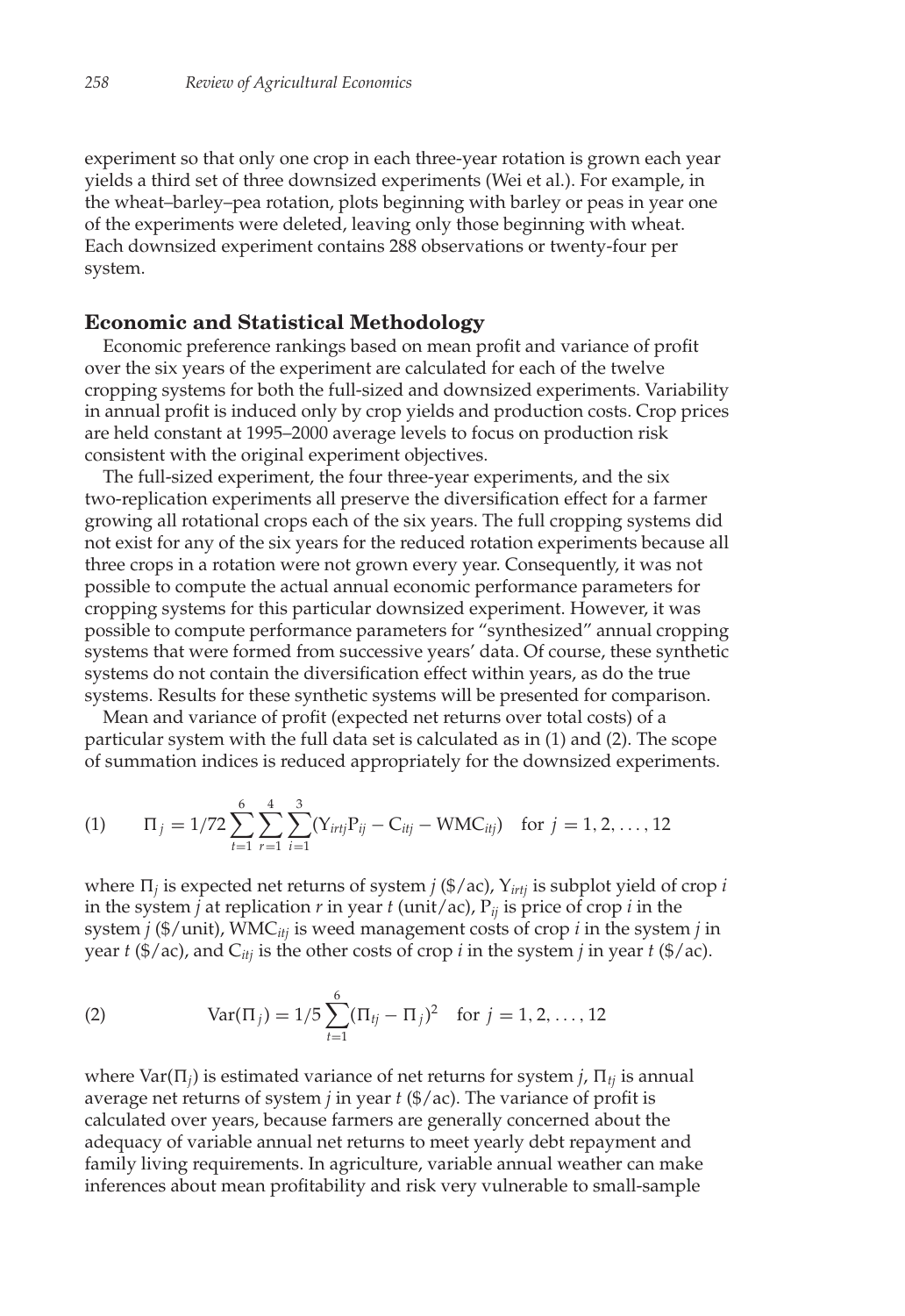bias over years. For example, three consecutive years of drought will produce misleading estimates of the absolute mean profit of different cropping systems and possibly misleading estimates of relative profits of different systems. Because larger samples over time and space generally provide more precise estimates of both expected profitability and risk of cropping systems, the full-sized experiment over six years and four replications will be compared with the downsized experiments. To assess the degree to which downsized experiments might generate misleading inferences about economic desirability of systems, the systems are ranked from 1 (most economically preferred) to 12 (least preferred) for all experiments. The analysis ranks the twelve cropping systems both for growers who are risk neutral and for those who are risk averse. Ranks rather than absolute profits were used because farmers are more likely to look at the general ranking of systems given their uncertainty about point estimates of expected profit values from experiments. Furthermore, expected utility equivalents under risk aversion are inherently ordinal.

Risk neutral profit maximizing growers will rank systems in descending order of mean profitability. In accordance with expected utility theory (Robison and Barry; Anderson, Dillon, and Hardaker), risk-averse growers, under common preference and distributional assumptions, will discount a system's farm-wide mean profit (*E*) by its farm-wide variance (*V*) as follows:

(3) 
$$
Préference = E - (R/2)V.
$$

*R* is the coefficient of "constant absolute risk aversion" for a particular decision maker. *R* was scaled to the size of the gamble; in this case, the typical 1,400-acre farm size in the study region (Raskin and Cochran). The analysis examines the sensitivity of the system profit rankings to different levels of risk aversion by assuming *R*'s of 0.000004, 0.000008, 0.000018 represent "slightly, moderately, and highly risk-averse" farmers.

A descriptive method of comparing the agreements in profit rankings for each downsized experiment versus the complete experiment was to compute the average of the absolute value differences in rankings over the twelve systems. For example, if each of the twelve systems over the two experiments differed by exactly one rank in profitability, the average absolute value difference in ranks would be 1.0. The closer this measure is to the lower bound of zero, the greater the similarity in rankings.

Spearman's coefficients ( $\rho$ ) were also used to measure correlations in profit rankings of systems for downsized experiments and the full-sized experiment. The distribution of the Spearman's correlation coefficients is symmetrical about zero and tends to normality for large *n* (numbers of pairs of comparisons). For  $n > 10$ , Zar provides a transformation for testing null hypotheses for  $\rho$  equal to one, which is adapted to our problem. The closer  $\rho$  is to its upper bound of 1.0, the greater the similarity in rankings.

#### **Results**

The four short-duration experiments (years 1–3, years 2–4, years 3–5, and years 4–6) produce sharply different inferences about mean profitability and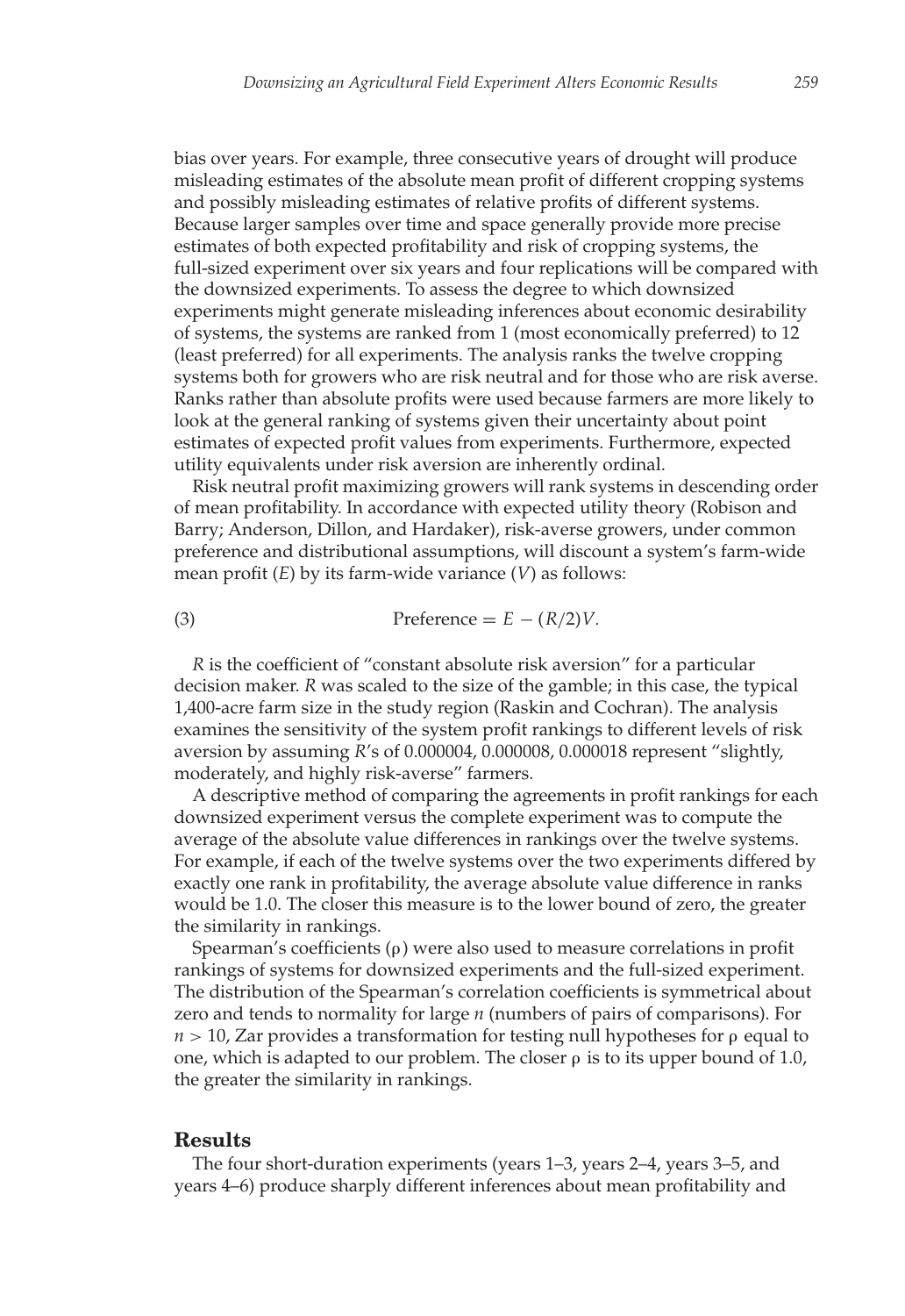economic risk (standard deviation) over cropping systems compared with the complete six-year experiment (table 1). Mean profit over all twelve systems averaged a positive \$23.70/ac in the higher precipitation Years 4–6, but no other three-year interval averaged positive net returns. Over the complete six-year experiment, which received a representative span of weather, profit over the twelve systems averaged –\$16.16/ac, about \$40 above (under) the years 1–3 (years 4–6) estimate. A \$40 error in per acre profit would potentially misrepresent annual profit on the typical 1,400-acre farm in the study region by \$56,000. Standard deviation, as a measure of annual profit risk, averaged only \$23.43/ac and \$25.29/ac, respectively, in years 1–3 and 4–6 compared with \$49.37/ac in the complete experiment. This is not surprising since the first three years experienced somewhat uniform dry weather and the last three years somewhat uniform wet weather. The complete experiment experienced a more representative range of precipitation (Boerboom et al.).

More importantly from the standpoint of making technology recommendations, the shorter-duration experiments produce different economic preference rankings over the twelve cropping systems than the complete experiments, both for risk neutral and risk-averse farmers. The average of the absolute value changes in ranks from the short duration experiments versus the complete experiment range from 1.33 to 2.17 for risk neutral growers (table 1). Average absolute ranking changes remain sizable under risk aversion ranging from 0.33 to 4.33.

| Years 1–6        | Years 1–3 | Years 2-4 | Years 3–5 | Years $4-6$ |
|------------------|-----------|-----------|-----------|-------------|
| $-16.16^{\circ}$ | $-56.03$  | $-28.22$  | $-3.77$   | 23.70       |
| 49.37            | 23.43     | 47.19     | 62.64     | 25.29       |
|                  |           |           |           |             |
|                  | 1.67      | 1.67      | 1.33      | 2.17        |
|                  | 1.33      | 1.50      | 0.83      | 3.00        |
|                  | 0.67      | 1.00      | 1.00      | 3.33        |
|                  | 0.33      | 0.83      | 1.00      | 4.33        |
|                  |           |           |           |             |
|                  | $0.76**$  | $0.83**$  | $0.87*$   | $0.69**$    |
|                  | $0.87*$   | $0.81**$  | $0.94*$   | $0.46**$    |
|                  | $0.95*$   | $0.87*$   | $0.90*$   | $0.24**$    |
|                  | 0.98      | $0.95*$   | $0.94*$   | $-0.18**$   |
|                  |           |           |           |             |

**Table 1. Means and standard deviations (SD) of net returns over total costs (\$/acre/yr), average absolute value change in rank from**  $\boldsymbol{\mathsf{years}}$  1 to 6, and Spearman's rank correlation coefficients  $(\boldsymbol{\mathsf{p}})$ **between the full experiment and the reduced period experiments**

<sup>a</sup>Negative net returns over total costs, imply that labor, capital, land, or other resources are yielding below market rates of return at assumed output prices.

b Average absolute value change in rank from years 1 to 6.

∗∗- is significantly less than 1.0 at 0.05 level.

∗- is significantly less than 1.0 at 0.10 level.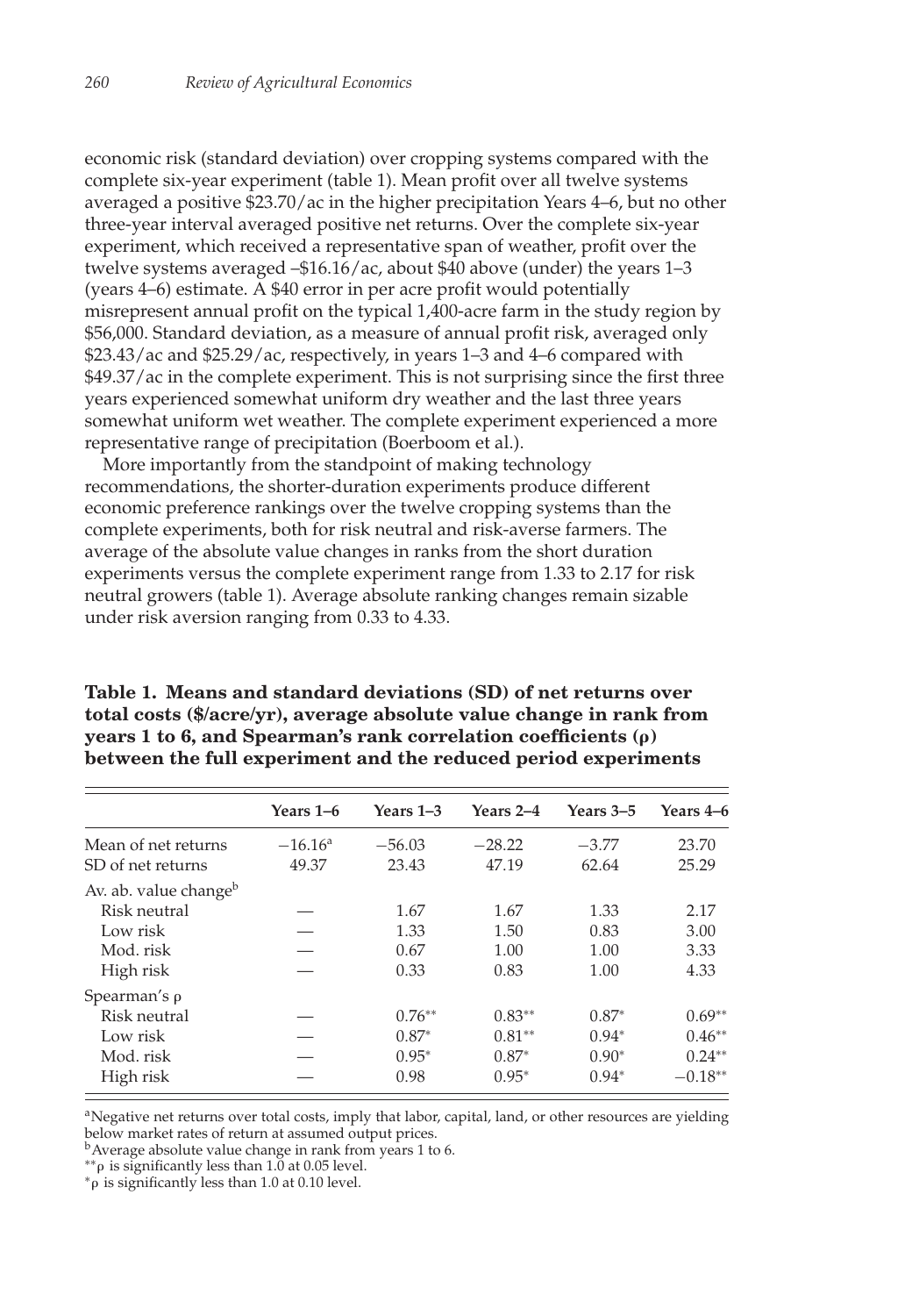Spearman's correlation coefficients relating rankings for the full experiment to those for the reduced-duration experiments are not high, ranging from 0.69 to 0.87 for risk neutrality, and –0.18 to 0.98 for risk aversion. All correlation coefficients except for Years 1–3 under high risk aversion were significantly less than 1.00 at  $\rho = 0.05$  or  $\rho = 0.10$ . The risk-averse rankings incorporate information on both the mean and variance of cropping system profit, so poor estimates of either or both parameters in short-duration experiments can distort economic recommendations. As is often the case in economic decisions, incorporating risk, which varies over cropping systems, causes the risk-averse rankings to differ from the risk-neutral rankings.

It is difficult to generalize about how the degree of risk aversion alters the average rank changes and correlations in this case study. The results are sensitive to the proximity of adjacent systems' mean net returns and the variance of net returns. Depending on the data, small or large changes in risk aversion can trigger changes in rankings of risk-adjusted profit.

Similar results in table 2 show that reducing replications from four in the complete experiment to two also altered profitability results and economic preference rankings, but by much less than reducing the duration of the experiment. For example, the across-system net returns average for the full experiment is again −\$16.16/ac, which was bounded by a relatively narrow range of –\$20.68 to −\$11.65 for the downsized experiments. Standard deviations

| Table 2. Means and standard deviations (SD) of net returns over            |
|----------------------------------------------------------------------------|
| total costs (\$/acre/yr), average absolute value change in rank from       |
| replications 1 to 4, and Spearman's rank correlation coefficients $(\rho)$ |
| between the full experiment and the reduced replications                   |
| experiments                                                                |

|                                                                                         | Reps             | Reps                                     | Reps                                  | Reps                                     | Reps                                       | Reps                                  | <b>Reps</b>                              |
|-----------------------------------------------------------------------------------------|------------------|------------------------------------------|---------------------------------------|------------------------------------------|--------------------------------------------|---------------------------------------|------------------------------------------|
|                                                                                         | $1 - 4$          | 1, 2                                     | 1, 3                                  | 1,4                                      | 2, 3                                       | 2,4                                   | 3,4                                      |
| Mean of net returns                                                                     | $-16.16^{\circ}$ | $-14.63$                                 | $-14.72$                              | $-11.65$                                 | $-20.68$                                   | $-17.61$                              | $-17.70$                                 |
| SD of net returns                                                                       | 49.37            | 45.15                                    | 48.40                                 | 47.54                                    | 51.83                                      | 50.94                                 | 54.86                                    |
| Av. ab. value change <sup>b</sup><br>Risk neutral<br>Low risk<br>Mod. risk<br>High risk |                  | 0.67<br>0.67<br>0.83<br>1.00             | 0.50<br>0.67<br>0.50<br>0.50          | 0.83<br>1.17<br>1.50<br>1.17             | 1.50<br>1.33<br>1.17<br>0.83               | 0.17<br>1.00<br>0.67<br>0.67          | 1.00<br>1.33<br>1.00<br>0.83             |
| Spearman's $\rho$<br>Risk neutral<br>Low risk<br>Mod. risk<br>High risk                 |                  | $0.94*$<br>$0.96*$<br>$0.96*$<br>$0.94*$ | $0.97*$<br>$0.95*$<br>$0.96*$<br>0.98 | $0.92*$<br>$0.90*$<br>$0.87*$<br>$0.88*$ | $0.85***$<br>$0.88*$<br>$0.90*$<br>$0.94*$ | 0.99<br>$0.92*$<br>$0.96*$<br>$0.95*$ | $0.94*$<br>$0.89*$<br>$0.92*$<br>$0.92*$ |

<sup>a</sup>Negative net returns over total costs, imply that labor, capital, land, or other resources are yielding below market rates of return at assumed output prices.

<sup>b</sup>Average absolute value change in rank from replications 1 to 4.

∗∗- is significantly less than 1.0 at 0.05 level.

∗- is significantly less than 1.0 at 0.10 level.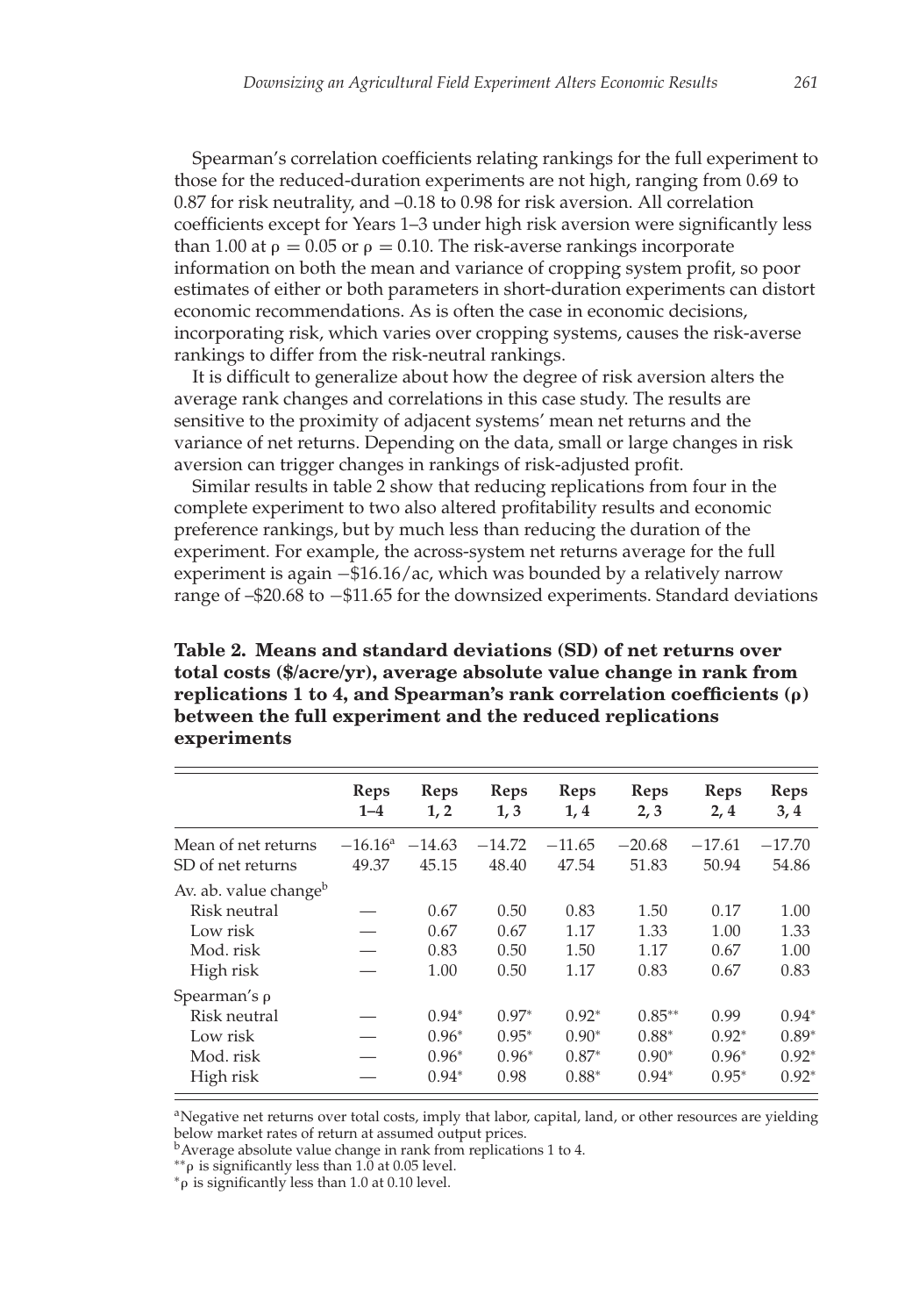ranged from \$45.15/ac to \$54.86/ac in the two-replication experiments compared with \$49.37/ha in the complete (four-replication) experiment.

Reducing replications also precipitated some changes in economic preference rankings, but by a lesser degree than shortening the duration of the experiment. The average absolute value of changes in preference ranks of downsized experiments compared with the complete experiment ranged from 0.17 to 1.50 integer ranks (table 2). The Spearman's correlation coefficients between the full experiment and the reduced replication experiments ranged from 0.85 to 0.99 under risk neutrality, and 0.87 to 0.98 for risk aversion. All correlation coefficients except those for Reps 1, 3 under high risk aversion and Reps 2, 4 under risk neutrality were significantly less than 1.00 at  $\rho = 0.05$  or  $\rho = 0.10$ . Nonetheless, the correlations substantially exceed those of most of the reduced-duration experiments.

Table 3 presents results for synthetic systems that were formed when only one crop in a three-crop rotation was grown each year. Estimates of mean profitability averaged over all systems ranged from −\$42.83/ac to \$5.15/ac compared with −\$16.16 for the complete experiment. Estimates of standard deviations ranged from \$68.29/ac to \$96.76/ac compared with \$49.37 for the full experiment (table 3).

On average, downsizing rotations annually altered economic preference rankings more than reducing the experiment's duration or replications. The average absolute value of changes in preference rankings of reduced rotation

| Table 3. Means and standard deviations (SD) of net returns over      |
|----------------------------------------------------------------------|
| total costs (\$/acre/yr), average absolute value change in rank, and |
| Spearman's rank correlation coefficients $(\rho)$ between the full   |
| experiment and the reduced rotation (Rot) experiments                |
|                                                                      |

|                                   | <b>Rot Full</b>  | <b>Rot One</b> | <b>Rot Two</b> | <b>Rot Three</b> |
|-----------------------------------|------------------|----------------|----------------|------------------|
| Mean of net returns               | $-16.16^{\circ}$ | 5.15           | $-42.83$       | $-6.81$          |
| SD of net returns                 | 49.37            | 68.29          | 69.66          | 96.76            |
| Av. ab. value change <sup>b</sup> |                  |                |                |                  |
| Risk neutral                      |                  | 1.50           | 1.17           | 3.67             |
| Low risk                          |                  | 1.17           | 2.17           | 2.33             |
| Mod. risk                         |                  | 1.83           | 2.33           | 2.00             |
| High risk                         |                  | 3.00           | 3.67           | 2.67             |
| Spearman's $\rho$                 |                  |                |                |                  |
| Risk neutral                      |                  | $0.82**$       | $0.88*$        | $0.28**$         |
| Low risk                          |                  | $0.87*$        | $0.72**$       | $0.64**$         |
| Mod. risk                         |                  | $0.80**$       | $0.62**$       | $0.70**$         |
| High risk                         |                  | $0.47**$       | $0.08**$       | $0.57**$         |

<sup>a</sup>Negative net returns over total costs, imply that labor, capital, land, or other resources are yielding below market rates of return at assumed output prices.

<sup>b</sup> Average absolute value change in rank from the full experiment.

∗∗- is significantly less than 1.0 at 0.05 level.

<sup>∗</sup>- is significantly less than 1.0 at 0.10 level.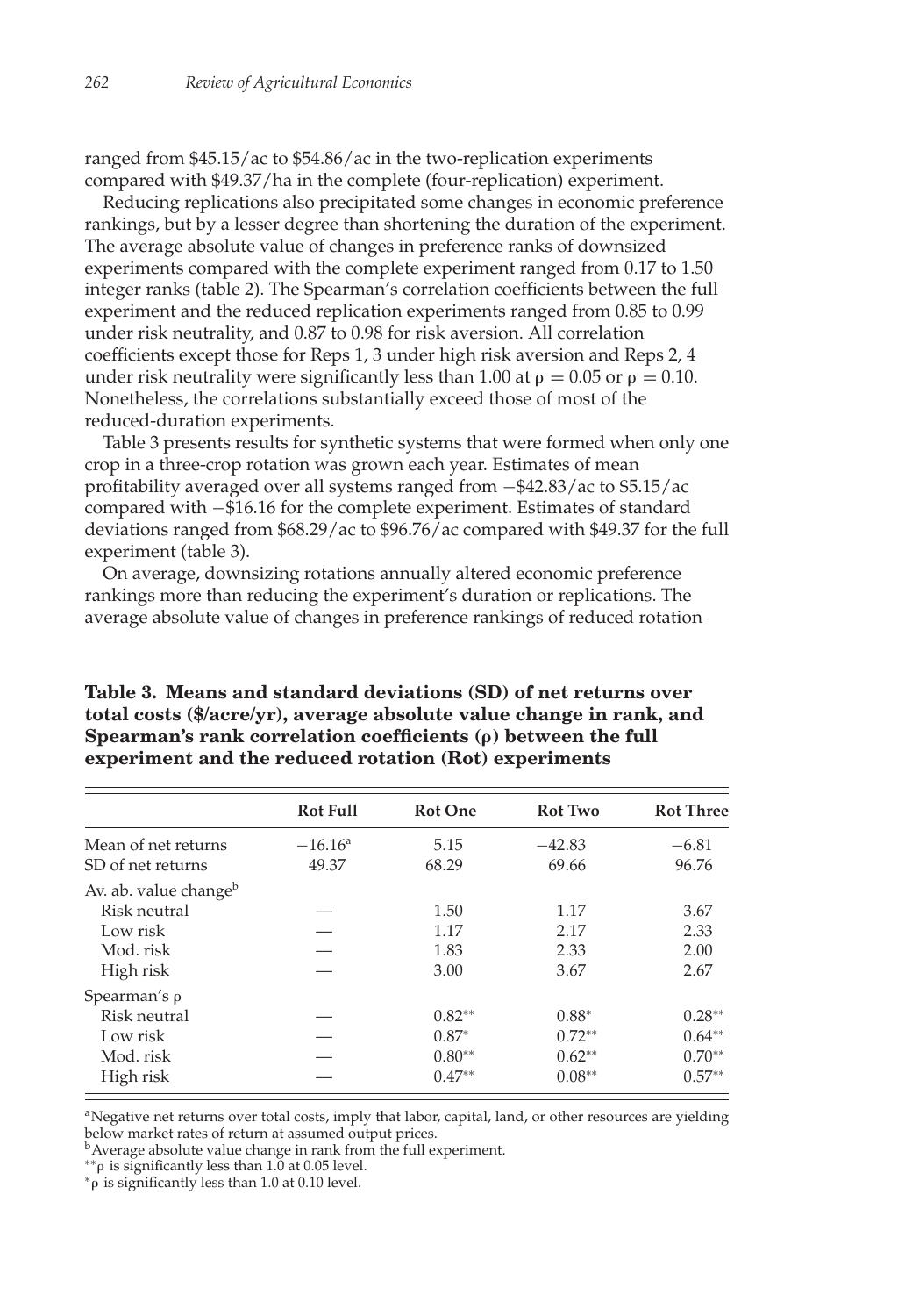experiments compared with the complete experiment ranged from 1.2 to 3.7 integer ranks (table 3). Only the Years 4–6 reduced-duration experiment showed greater changes in preference rankings relative to the complete experiment.

The Spearman's correlation coefficients between the full experiment and the reduced rotation experiments ranged from 0.28 to 0.88 for risk neutrality, and 0.08 to 0.87 for risk aversion. These correlations are relatively low compared to those for the duration and replication downsized experiments. All correlation coefficients were significantly less than 1.00 at  $p = 0.05$  or  $p = 0.10$  levels.

#### **Conclusions**

For this case study, downsizing the replications of an agricultural experiment altered profit rankings of different cropping systems less than did cutting the length of the experiment. However, failing to plant all crops in a rotation each year altered profit rankings the most compared with the complete experiment. All three downsizing options altered the economic ranking of systems for both risk-neutral and risk-averse decision makers to some degree. If informed risk management is to play a part in farming, experiments must be extended over sufficient time to provide reasonable estimates of annual income risk as well as mean income. This case study showed that estimates of system profit variability were especially sensitive to downsizing experiment length and failing to plant all crops in a rotation annually.

It was not possible to measure actual performance of annual cropping system profitability when the experiment was downsized by failing to grow every crop in the rotation every year. Synthetic annual cropping systems from these downsized experiments caused system profit rankings to deviate from those in the full experiment by greater amounts than when the experiment was downsized in terms of duration or replications. System profit variability estimates were inflated in these synthetic systems, which failed to capture the within-year crop diversification effect. These results support the principle in the statistics literature that each crop of a rotation should be present every year to properly portray system statistical properties (Cochran, Yates).

While these results from a single cropping system case study will not be representative of all cropping systems experiments, we would expect the general patterns to be fairly common since small-sample bias occurs often under variable annual weather. In our judgment, the potential small-sample misrepresentation of economic performance of competing systems from downsized experiments is worthy of concern. Of course, the increased precision and generality in system performance rankings from more complete experiments must be measured against the cost of larger experiments. In our experience, the marginal cost of additional plots in the form of additional years, replications, or rotational positions varies greatly among experiments. These costs depend upon several factors, including distance of the experiment from headquarters, number and type of measurements conducted, and types of crops and treatments. Due to the commingling of activities with adjacent experiments and the absence of detailed cost records, it was not possible to disaggregate cost savings for the different downsizing alternatives for this case study. Ideally such benefit-cost judgments should be made during the experiment planning stage.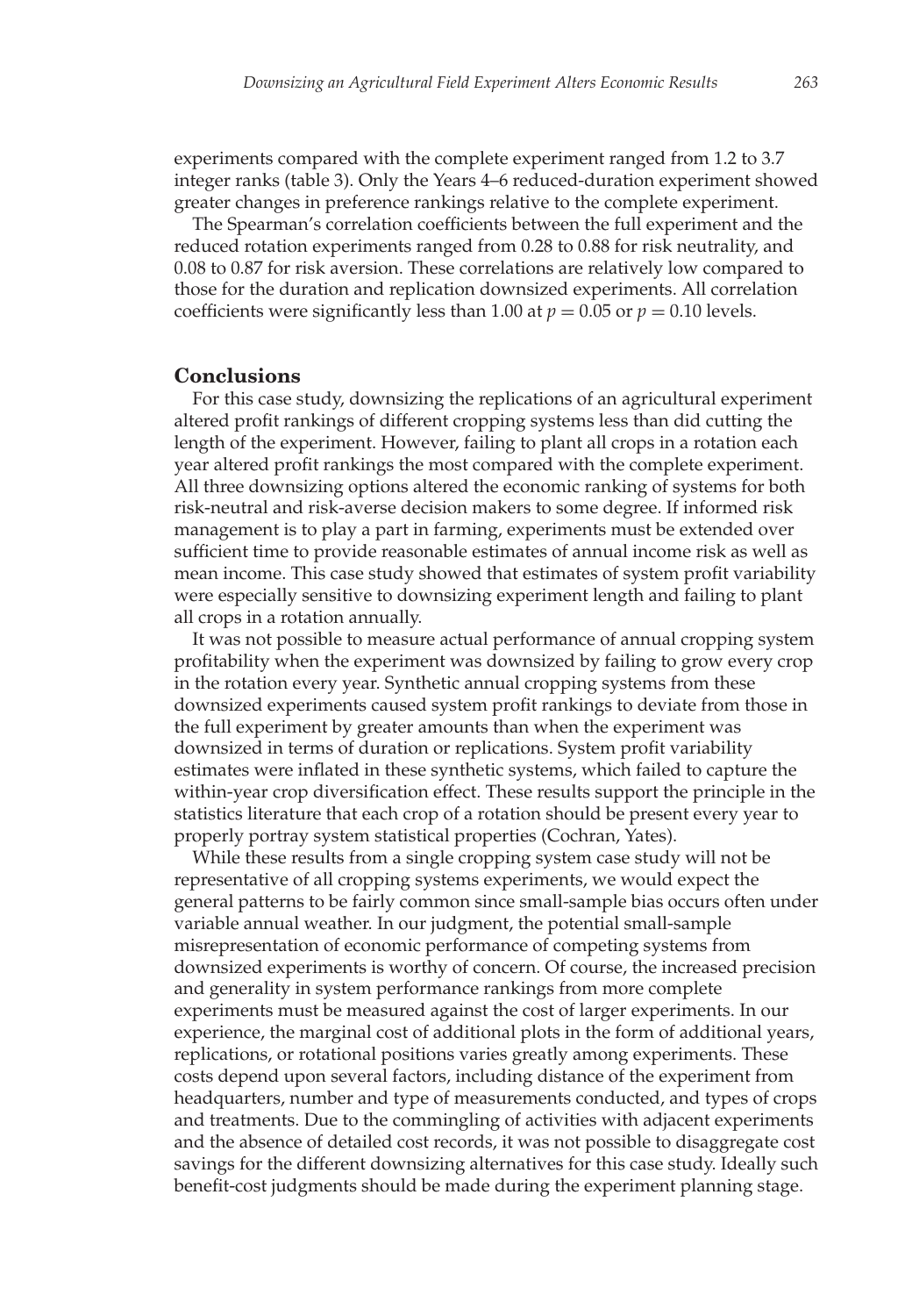This case study suggests that some principles of cropping system experiment planning may transcend simple cost accounting. If the intent is to measure economic performance at the farm level of cropping systems, then it is critical to include the entire system, including the crop rotation, in the design every year. Otherwise, measurements of mean system profit can be confounded by interactions between annual weather and crop characteristics. Also, the potential risk-reducing effect of within-year crop diversification will be entirely lost. Another principle is that serious attempts to measure both mean and variability of system profit require repeating the experiment over a reasonable span of years. What is reasonable will depend on the variability of weather in the study region. In our experience, experiments in dryland cropping regions that are repeated for only three or fewer years often provide suspect estimates of mean profitability and are nearly useless for estimating variability. In this case study, estimates of system profit based only on the first three "dry years" or last three "wet years" produced very different indicators of economic performance than those from the six-year experiment.

The results of this case study reinforce the oft-repeated advice that agricultural economists should be involved at the planning stage of agricultural experiments. It is impossible to properly assess system profitability and risk of an experiment where inappropriate design and duration has precluded the collection of necessary data. The extensive farming systems literature confirms the importance of participation of agricultural scientists, economists, sociologists, and others in research planning, implementation, and technology transfer (Couger and Knapp, Checkland). On more than one occasion the authors have discussed with agricultural science colleagues the importance of including full annual rotations and longer durations in experiments.

Resolving the problem of conducting experiments of adequate duration and complexity to properly measure risks and trade-offs faced by farmers goes beyond communication between agricultural scientists and economists. Part of the problem is the short-run and narrow disciplinary focus of some research funding. The need to move from one short-term research grant to another discourages obtaining adequate data over variable weather to measure risks and average returns of new practices accurately. Short-run publication pressures at universities and federal agricultural research agencies might also discourage long-run experiments. Yearly publication quotas may demand multiple new experiments. Some agricultural science journals discourage multiple publications from "previously published data." It is sometimes difficult for agricultural economists working on multidisciplinary teams to publish economic feasibility results in agricultural economics journals that prefer papers with theoretical or quantitative innovations. On the positive side, some USDA programs have favored multidisciplinary research approaches and have provided long-term funding to solve particular environmental and production problems. Furthermore, some multidisciplinary journals publish joint submissions from agricultural scientists and economists. These journals often welcome assessments of the risk, spatial adaptability, and social-environmental acceptability of new practices. Policies to promote these trends should be encouraged to provide a favorable environment for long-term research, which permits risk assessments.